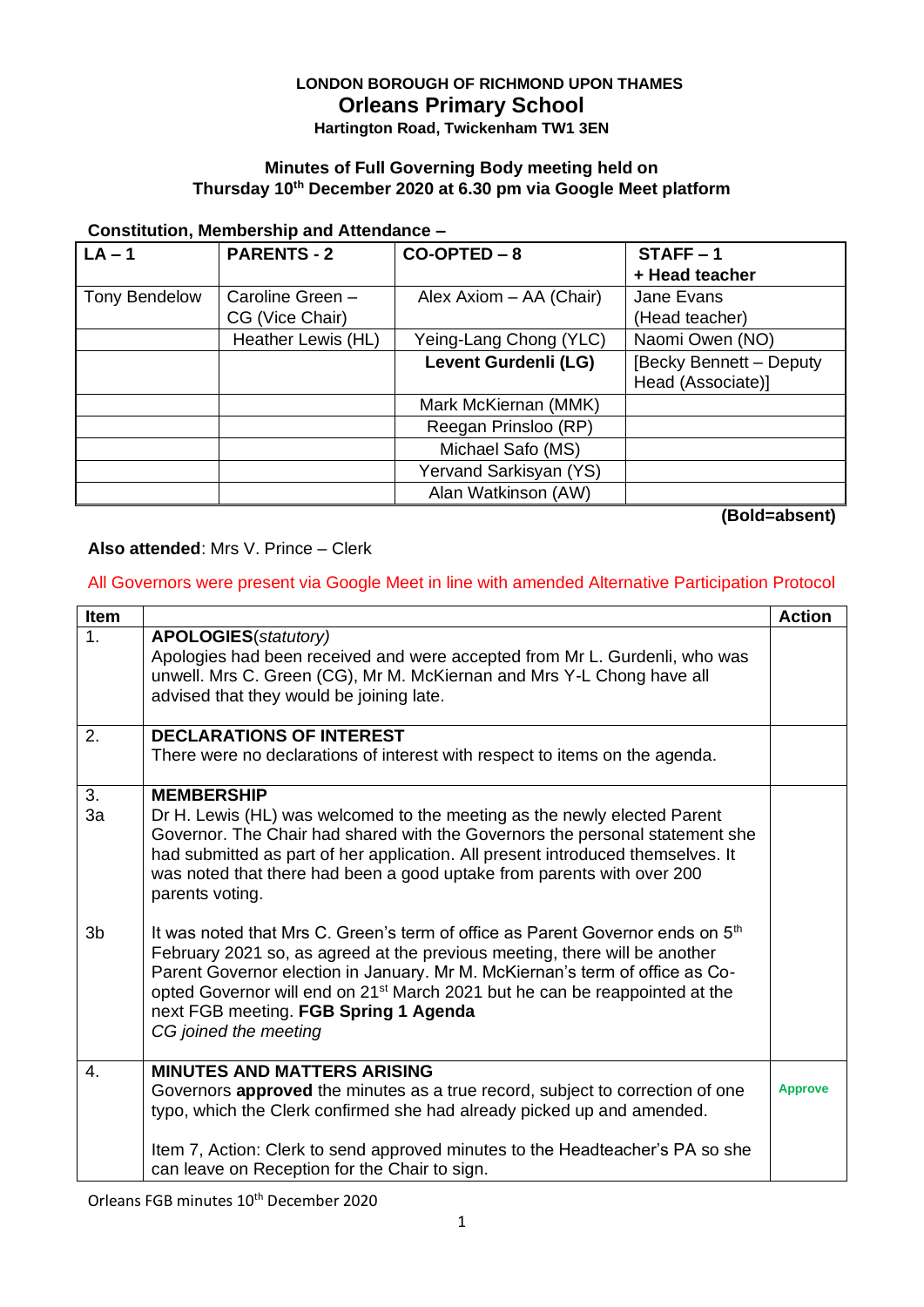|    | The Headeacher confirmed that all policies have been signed by the Chair of<br>Governors and the respective committee Chairs.                                                                                                                                                                                                                                                                                                                                                                                                                                                                                                                                                                                             |                            |  |
|----|---------------------------------------------------------------------------------------------------------------------------------------------------------------------------------------------------------------------------------------------------------------------------------------------------------------------------------------------------------------------------------------------------------------------------------------------------------------------------------------------------------------------------------------------------------------------------------------------------------------------------------------------------------------------------------------------------------------------------|----------------------------|--|
|    | Item 11c, Mrs R. Bennett (BB) confirmed that she is in the process of finalising<br>the recording of the virtual Safeguarding training and will send to Governors.<br>Q&A: Governors asked for the purposes of BB's wellbeing whether this was just<br>being done for Governors and BB confirmed that it will also be used for the<br>induction of new members of staff.<br>Action ongoing: - BB to circulate Safeguarding training when complete.                                                                                                                                                                                                                                                                        |                            |  |
|    |                                                                                                                                                                                                                                                                                                                                                                                                                                                                                                                                                                                                                                                                                                                           |                            |  |
| 5. | <b>HEADTEACHER'S VERBAL UPDATE</b><br>The Headteacher delivered a verbal update as follows:                                                                                                                                                                                                                                                                                                                                                                                                                                                                                                                                                                                                                               |                            |  |
| 5a | Covid 19: Since the start of the Autumn term, there have been 5 confirmed<br>cases of Covid-19: 1 pupil., 2 staff and 2 parents. The early outbreak procedure<br>is still in place and working effectively. She explained the rigorous system in<br>place when a child presents with Covid symptoms, noting that staff are careful to<br>reassure children and make them feel safe. Parents have been generally<br>cooperative. There is a live tracking document in place for children who should<br>not be in school. The isolation room is being moved to the library, which is not<br>currently in use, and the sensory room reinstated from January, now that a way<br>for it to be Covid-safe has been established. |                            |  |
|    | She confirmed that this is a very Covid-safe school with sanitising stations<br>throughout the school at staff request and the Risk Assessment is regularly<br>reviewed in line with any new national or local guidance.                                                                                                                                                                                                                                                                                                                                                                                                                                                                                                  |                            |  |
|    | The school continues to teach the recovery curriculum, where any topics not<br>taught face to face by a teacher during the Summer term have been inserted into<br>the curriculum this term. She is confident that the school is delivering a broad<br>and balanced curriculum.                                                                                                                                                                                                                                                                                                                                                                                                                                            |                            |  |
|    | The plan for spending the catch-up funding is in place and has just been<br>amended by the Headteacher and BB to add another Early Years intervention.<br>Action: Headteacher to circulate amended catch-up funding plan and<br>ensure it is uploaded to the school website.                                                                                                                                                                                                                                                                                                                                                                                                                                              | Head                       |  |
|    | Each child in receipt of Free School Meals (FSMs) will be receiving £15 per<br>week for the Christmas holidays. The school has applied for the vouchers.<br>Q: What is the school's involvement in that?<br>A: It has been late coming from AfC. We tried one voucher system<br>unsuccessfully and have now successfully signed up to another. We are just<br>seeking clarification as to whether they will come to school or be sent direct to<br>parents.                                                                                                                                                                                                                                                               | <b>Inform</b>              |  |
| 5b | Staff Wellbeing: Great care has been taken to monitor the wellbeing of all staff,<br>who have been asked to assess on a scale of 1 to 10 where they are in terms of<br>morale and mood. There was a big dip before half term when teachers and TAs<br>were rating their mood in the 3s and 4s but in the most recent survey this has<br>risen to mainly 9s and 10s.<br>Q: What has the change been? Why is morale higher?<br>A: Some of it is because we are getting to the end of this difficult term and they                                                                                                                                                                                                           | <b>Account-</b><br>ability |  |
|    | can see the light at the end of the tunnel. There was a big change when the<br>Government finally agreed that people can see family over Christmas. An<br>initiative suggested by one teacher of a Staff Shout Out Board, where staff can                                                                                                                                                                                                                                                                                                                                                                                                                                                                                 |                            |  |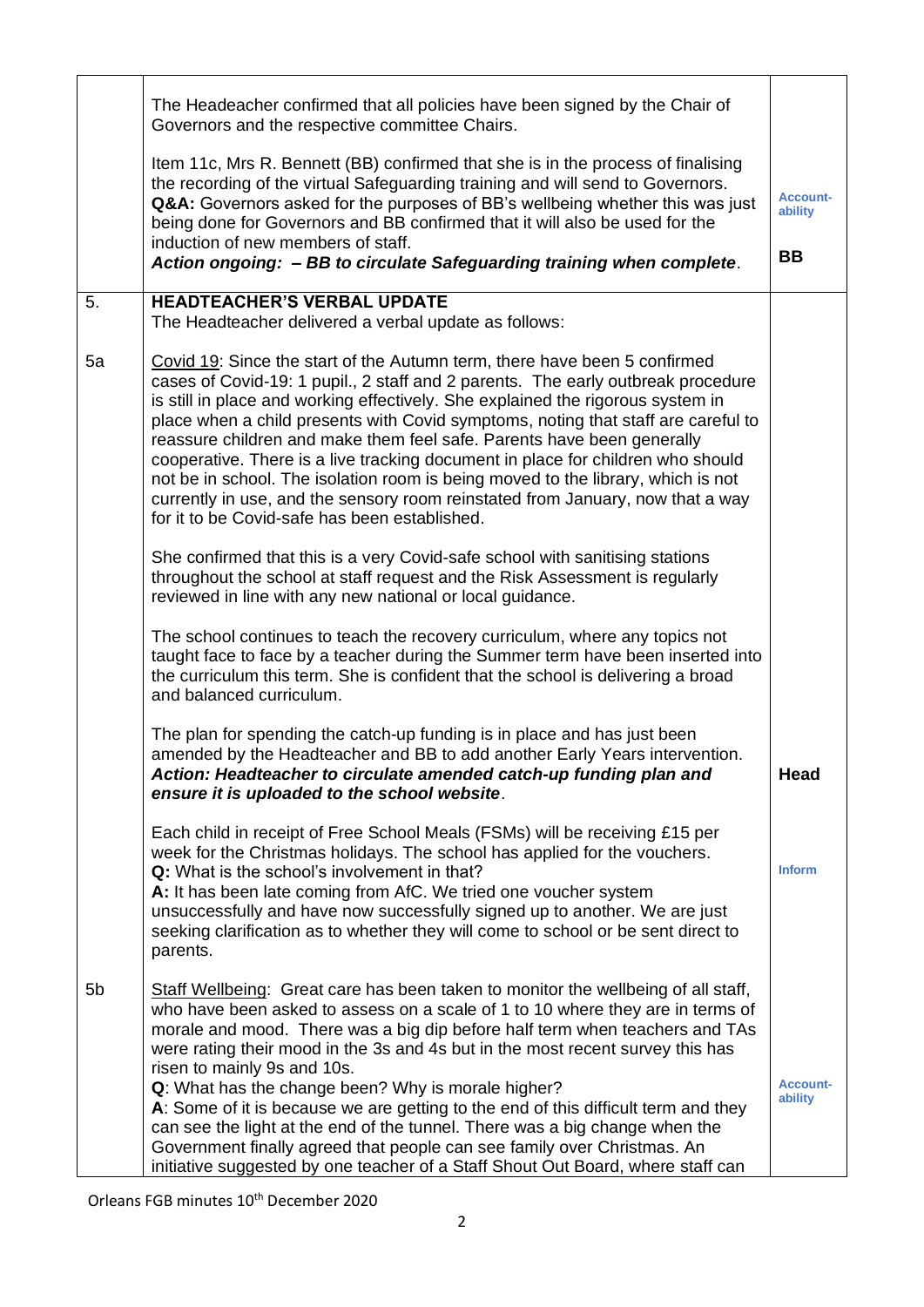|    | put a note to say thank you to another colleague, has made a big difference to<br>all staff. Becky and I have worked hard to find out what is bothering them and, as<br>part of that, have provided release time to alleviate some of those pressures for<br>teachers and subject leaders. We have also taken note of teachers' concerns<br>about start and finish times which has fed into our plans for the Spring terms.<br>Q&A: When asked for clarification, the Headteacher explained that drop off is<br>now so smooth that they have moved the gap between drop-offs from 10<br>minutes to 5 minutes, which will give teachers more time to consult with support<br>staff and deliver pre-teaching. It was noted that Governors' cakes on a Friday do<br>make a big difference to staff - it draws staff up to the staff room and creates a<br>good atmosphere on a Friday                                                                                                                                                                                                                                                                | <b>Account-</b><br>ability |
|----|---------------------------------------------------------------------------------------------------------------------------------------------------------------------------------------------------------------------------------------------------------------------------------------------------------------------------------------------------------------------------------------------------------------------------------------------------------------------------------------------------------------------------------------------------------------------------------------------------------------------------------------------------------------------------------------------------------------------------------------------------------------------------------------------------------------------------------------------------------------------------------------------------------------------------------------------------------------------------------------------------------------------------------------------------------------------------------------------------------------------------------------------------|----------------------------|
| 5c | <b>Contextual Data</b><br>There are 470 children on roll, with more boys than girls (at 241 to 229). There<br>are 8 adopted children, 33 on the SEN register and 11 with EHCP plans. The<br>school is full in every year group with the exception of one space in Reception<br>class and another in the afternoon Nursery. Year 5 is temporarily one over the<br>PAN to accommodate twins, who have joined the school but another Year 5<br>child will be leaving in January. There were 16 joiners between September and<br>December throughout the school and 6 leavers. It was noted that children who<br>join have either relocated from abroad or other local schools while leavers have<br>moved out of the area altogether so it is not that children have left to go to other<br>local schools. The Headteacher reported that she has received an<br>unprecedentedly large number of requests for references for private schools this<br>year (37) but the vast majority of Year 6 pupils are applying to Orleans Park as<br>well. She has written to Nursery parents to remind them about applying for<br>places in Reception next year. |                            |
| 5d | Attendance overall is 96/97% across the school, which is higher than many<br>boroughs in London, and is monitored rigorously, including by the different<br>ethnicity groups.                                                                                                                                                                                                                                                                                                                                                                                                                                                                                                                                                                                                                                                                                                                                                                                                                                                                                                                                                                     |                            |
| 5e | Parental engagement<br>The Headteacher outlined the different initiatives to ensure continuity of<br>engagement with parents, which include two virtual meetings with Parent Reps,<br>a virtual information evening, an online safety webinar for parents, a virtual open<br>morning for parents and a welcome film for prospective parents, which includes<br>a virtual tour and interviews with Year 6 pupils. The Designated LAC teacher<br>has met virtually with adoptive parents.                                                                                                                                                                                                                                                                                                                                                                                                                                                                                                                                                                                                                                                           |                            |
| 5f | <b>Engagement with Pupils</b><br>The Headteacher outlined the different Pupil Voice initiatives, which included<br>Disadvantaged Pupil Voice interviews, elections for the Junior Leadership Team<br>(JLT) and school council elections. At the same time as the US elections, in the<br>same way that US poll observers watch absentee votes being counted, the JLT<br>monitored the Behaviour and Safety Survey to make sure it was done fairly.                                                                                                                                                                                                                                                                                                                                                                                                                                                                                                                                                                                                                                                                                                |                            |
| 5g | MMK joined at 7.05 pm<br><b>Staffing</b><br>The school is currently fully staffed although they are advertising for six months'<br>maternity leave cover for Nursery. NQTs are working well and being supported<br>by their mentors. The new member recruited for the school office is proving to be<br>a strong addition to the team.                                                                                                                                                                                                                                                                                                                                                                                                                                                                                                                                                                                                                                                                                                                                                                                                            |                            |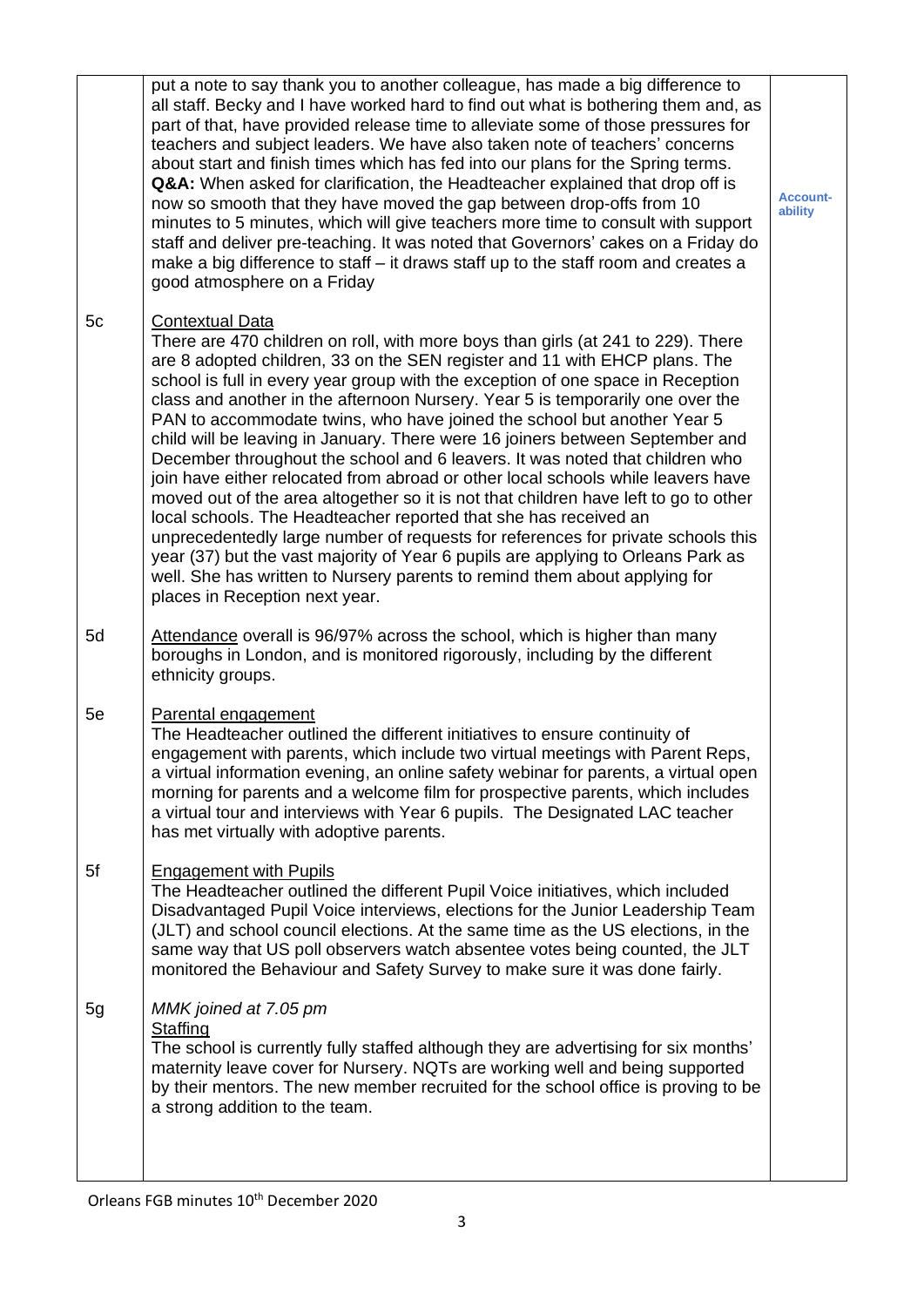| 5h             | <b>Pupil Progress</b>                                                                                                                                           |                 |  |
|----------------|-----------------------------------------------------------------------------------------------------------------------------------------------------------------|-----------------|--|
|                | The Headteacher reported that all children were assessed in September using                                                                                     |                 |  |
|                | the NFER assessment tests to set the baseline and pupils were again assessed                                                                                    |                 |  |
|                | at the end of November.                                                                                                                                         |                 |  |
|                | The majority made progress in Reading $-$ of the 2.8% who have not<br>$\bullet$                                                                                 |                 |  |
|                | made progress, half are SEN and support is in place for them. Teachers                                                                                          |                 |  |
|                | are reporting that the fluency and accuracy of reading is high but                                                                                              |                 |  |
|                | comprehension skills have suffered and that is in line with the national                                                                                        |                 |  |
|                | picture.                                                                                                                                                        |                 |  |
|                | The majority have made progress in writing. Of the 4.6% who have not,<br>$\bullet$<br>50% have SEN and staff are working on strategies with those pupils. It is |                 |  |
|                | primarily the stamina for long writing and fine motor skills that have                                                                                          |                 |  |
|                | slipped.                                                                                                                                                        |                 |  |
|                | The majority have made progress in Maths - of the 2.6% who have not, 3<br>$\bullet$                                                                             |                 |  |
|                | are SEN and teachers are looking at the right strategies for those.                                                                                             |                 |  |
|                |                                                                                                                                                                 |                 |  |
| 5i             | Health & Safety:                                                                                                                                                |                 |  |
|                | Areas in school requiring remedial work include:                                                                                                                |                 |  |
|                | Fake grass on raised area                                                                                                                                       |                 |  |
|                | Surface of Reception garden, where water ponds, creating slip risks. This<br>$\bullet$                                                                          |                 |  |
|                | will hopefully be replaced by the LA in the Easter holidays via a capital                                                                                       |                 |  |
|                | bid                                                                                                                                                             |                 |  |
|                | Flooring in Year 6 classroom $-$ a capital bid is being put in for that to be<br>$\bullet$<br>replaced in Summer holidays 2021                                  |                 |  |
|                |                                                                                                                                                                 |                 |  |
| 5j             | <b>Extracurricular activities</b>                                                                                                                               |                 |  |
|                | The total of 27 clubs are running each week, which was noted to be more than                                                                                    |                 |  |
|                | other local schools. From 11 <sup>th</sup> January, the school will be able to run almost the                                                                   |                 |  |
|                | entire range of clubs. The only two that are not resuming are Disco Divas and                                                                                   |                 |  |
|                | the Cricket Club but the former will be replaced with another dance club.                                                                                       |                 |  |
|                | Mr A. Watkinson (AW) offered to help source a replacement for Cricket Club.                                                                                     | <b>AW</b>       |  |
|                | Action: AW to liaise with Head or BB about replacement for Cricket Club                                                                                         |                 |  |
| 5k             | <b>GDPR</b>                                                                                                                                                     |                 |  |
|                | There has been one data breach where a document was sent to the Finance                                                                                         |                 |  |
|                | and Premises committee, with one child's name unredacted. This was reported.                                                                                    |                 |  |
|                |                                                                                                                                                                 |                 |  |
| 5 <sup>1</sup> | Behaviour is good, especially considering the limited outside space. There has                                                                                  |                 |  |
|                | been one internal exclusion for a morning and one incident of homophobic                                                                                        |                 |  |
|                | behaviour which has been dealt with.                                                                                                                            |                 |  |
|                | Website is compliant and all statutory documents are on website and this was                                                                                    |                 |  |
| 5m             | noted to be down to the tenacity of the Headteacher's PA as the changeover                                                                                      |                 |  |
|                | from the old website was not as smooth as the school had been led to believe.                                                                                   |                 |  |
|                |                                                                                                                                                                 |                 |  |
|                | Q: The SEF mentions that a lot of additional training has been put in place in                                                                                  | <b>Account-</b> |  |
|                | expectation of an increase in mental health issues in children. Has this increase                                                                               | ability         |  |
|                | materialised?                                                                                                                                                   |                 |  |
|                | A: We have our Welfare Assistant in place and we have monitored our children                                                                                    |                 |  |
|                | carefully- particularly certain children, about whom we have concerns - but, no,                                                                                |                 |  |
|                | we have not seen a big increase. The majority of children like the structure of the                                                                             |                 |  |
|                | school day and that they are getting face to face teaching from their teacher.                                                                                  |                 |  |
|                | That is what they are saying to us and what we are seeing. However, we have                                                                                     |                 |  |
|                | bought into the Emotional Health Service and one of the questions we will be<br>asking is whether it has been an issue across the borough.                      |                 |  |
|                |                                                                                                                                                                 |                 |  |
|                |                                                                                                                                                                 |                 |  |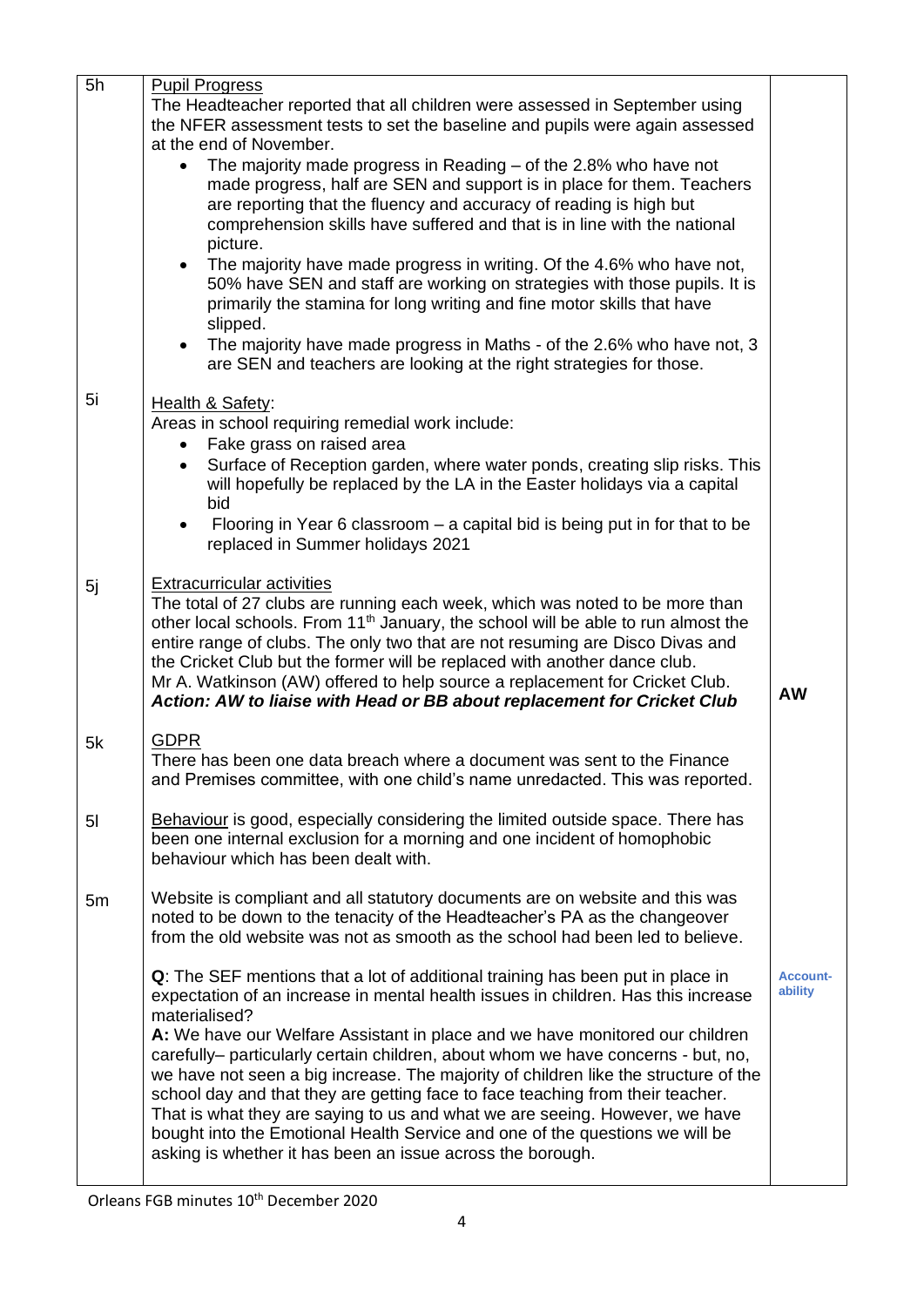|                  | Q: Why are you monitoring certain children? Are they on your radar because you<br>have detected it or because someone else has?<br>A: Usually because we have but sometimes a parent has raised it. If there is<br>upheaval at home it can cause anxiety. There are all sorts of reasons. Covid is<br>not having an impact at this point, but it may be that there is a delayed impact on<br>children's mental health.<br>Q: You talked about pupils all making progress - are you comparing it to where<br>you would expect them to be normally and what is the plan to get them to where<br>they might be?<br>A: Children at this school tend to make outstanding progress - not every child,<br>but most of them. Our teachers have a real skill in knowing, through our<br>assessments and talking to our children, where the gaps are and what sort of<br>support they need. We are very careful about not taking them out of class for too<br>long so they do not miss out on too much Quality First teaching. There are some<br>gaps but I am confident that we will get them to where they need to be by the | <b>Account-</b><br>ability<br><b>Account-</b><br>ability |
|------------------|----------------------------------------------------------------------------------------------------------------------------------------------------------------------------------------------------------------------------------------------------------------------------------------------------------------------------------------------------------------------------------------------------------------------------------------------------------------------------------------------------------------------------------------------------------------------------------------------------------------------------------------------------------------------------------------------------------------------------------------------------------------------------------------------------------------------------------------------------------------------------------------------------------------------------------------------------------------------------------------------------------------------------------------------------------------------------------------------------------------------|----------------------------------------------------------|
|                  | end of the year although there may be some exceptions to that.<br>Q&A: Governors asked if there were specific groups who have fared better or<br>worse than others and were informed that the experience at home has been very<br>different for every child so it is difficult to pinpoint specific groups or cohorts.<br>Some children had a lot of one-to-one support during lockdown from parents or<br>online tutors but, where parents were juggling working from home, some children<br>had less support. Some pupils have made incredible progress since lockdown (6<br>or 7 steps) but others have made 2.                                                                                                                                                                                                                                                                                                                                                                                                                                                                                                   | <b>Account-</b><br>ability                               |
|                  | Mrs R. Prinsloo (RP) highlighted that, not having a Christmas play and other<br>events that usually impact the curriculum this term (in terms of rehearsals etc),<br>has meant that there is more teaching time.<br>$Q$ : Have we been able to individually support all the children $-$ have we got<br>enough staff to manage the interventions?<br>A (BB) We are limited with space. We can offer pre-teach for various groups of<br>children but, to comply with our Covid risk assessment, we must logistically<br>manage where they can be<br>YLC joined at 7.24                                                                                                                                                                                                                                                                                                                                                                                                                                                                                                                                                | <b>Account-</b><br>ability                               |
|                  | A (Head): There is also the financial aspect of staffing the interventions. We<br>cannot obtain funding for it all but we will cover the cost if that is what we need to<br>do. We had put aside £6K for running a summer school but have decided<br>instead to invest that in overtime for one or two staff providing support in<br>classrooms<br>Q: As you cannot do any outside visits, is this replaced with anything else?<br>A (Head): Orleans usually do at least one outside visit a term linked to the<br>curriculum and it will have an impact in terms of bringing the curriculum to life.<br>There are other things we can do, like virtual visits, but you cannot replace<br>everything you would have gained from that visit so it is just teachers thinking<br>creatively.                                                                                                                                                                                                                                                                                                                            | <b>Account-</b><br>ability                               |
|                  | A (RP): A recent Year 2 topic - the Great Fire of London - would have involved a<br>trip to St Paul's and for the next one we would have visited the Florence<br>Nightingale museum. The latter is now offering online workshops instead – this<br>will not be as effective but it will be something. We also make the curriculum<br>accessible to parents and some parents will take their child on field trips that we<br>might otherwise have done in school.                                                                                                                                                                                                                                                                                                                                                                                                                                                                                                                                                                                                                                                     |                                                          |
| $\overline{6}$ . | <b>STRATEGIC VISION</b><br>SEF: The Headteacher reported that she had sent the SEF to the School<br>Improvement Partner, who had thought it very thorough but has advised that she<br>produce a much shorter document for Ofsted inspectors. Otherwise, the SEF<br>needs to be updated to reflect the latest data, some staffing changes, that there                                                                                                                                                                                                                                                                                                                                                                                                                                                                                                                                                                                                                                                                                                                                                                 |                                                          |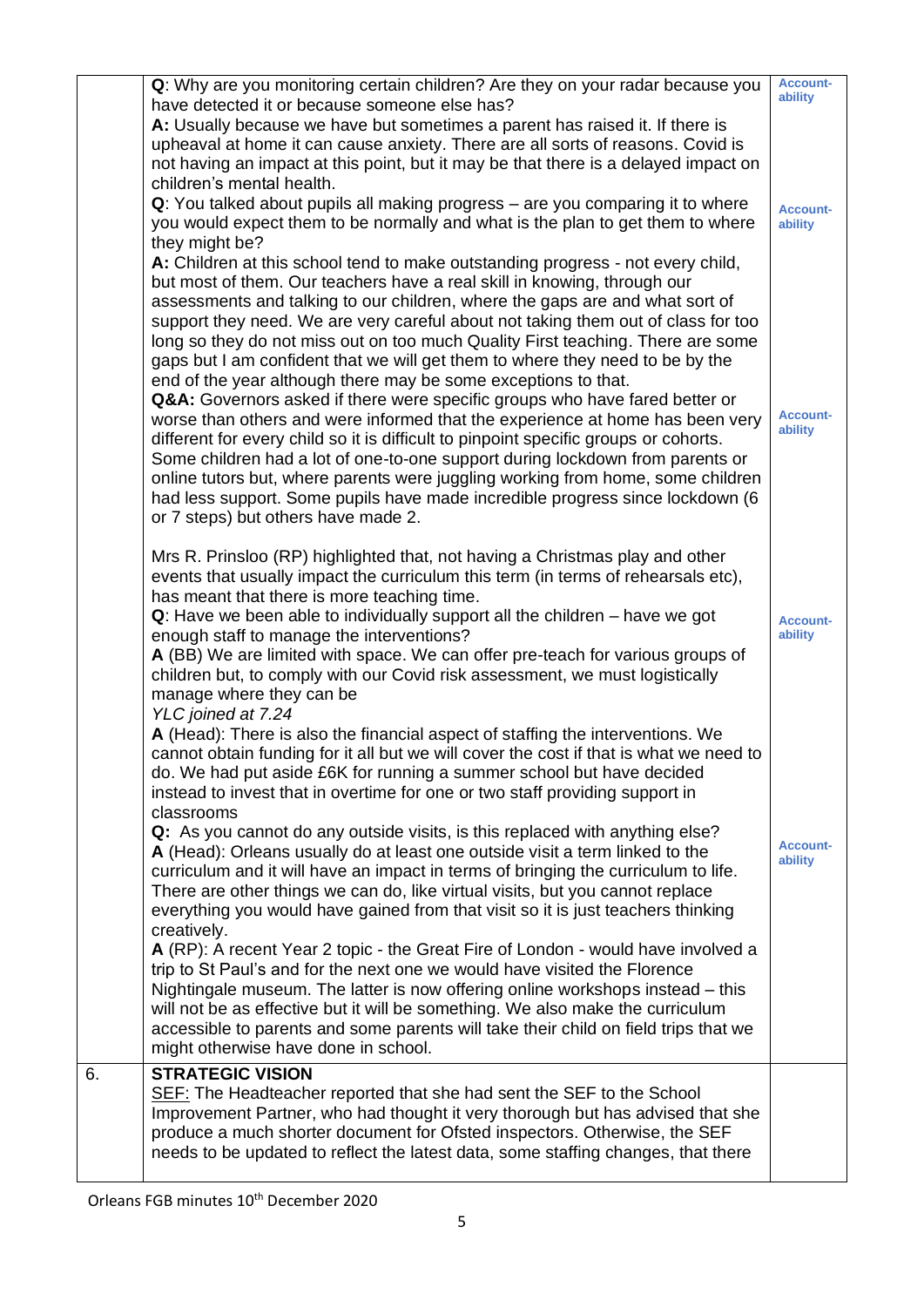|                | are now two moderators for the borough and to identify next steps for SEN                                                                                                                                                                                                                                                                                                                                                                                                                                                                                                                                                                                                                                                                                                                                                                                                                                                                                                                                                                                                                                                                                             |                                  |
|----------------|-----------------------------------------------------------------------------------------------------------------------------------------------------------------------------------------------------------------------------------------------------------------------------------------------------------------------------------------------------------------------------------------------------------------------------------------------------------------------------------------------------------------------------------------------------------------------------------------------------------------------------------------------------------------------------------------------------------------------------------------------------------------------------------------------------------------------------------------------------------------------------------------------------------------------------------------------------------------------------------------------------------------------------------------------------------------------------------------------------------------------------------------------------------------------|----------------------------------|
|                | (following a KS2 SWOT analysis conducted with the SLT.)                                                                                                                                                                                                                                                                                                                                                                                                                                                                                                                                                                                                                                                                                                                                                                                                                                                                                                                                                                                                                                                                                                               |                                  |
|                | Action: JE to amend SEF and re-circulate                                                                                                                                                                                                                                                                                                                                                                                                                                                                                                                                                                                                                                                                                                                                                                                                                                                                                                                                                                                                                                                                                                                              | <b>JE</b>                        |
| 7.             | <b>SAFEGUARDING</b><br>The Headteacher confirmed that safeguarding is firmly embedded in the culture<br>of the school and that all relevant training for new and existing staff is up-to-date<br>and all changes actioned in line with the latest Keeping Children Safe in<br>Education. She highlighted the following:<br>There has only been one referral to SPA for one pupil this term and the<br>school continues to have internal Team Around the Child meetings for<br>children about whom staff have concerns.<br>All policies have been reviewed and are up-to-date.<br>$\bullet$<br>There have been no referrals to the LADO.<br>$\bullet$<br>The safeguarding audit has been completed and submitted and an action<br>$\bullet$<br>plan has been developed based on the outcome of that audit.<br>The school has signed up to the Safer Schools App which sends out<br>$\bullet$<br>updates and notifications<br>The local safeguarding threats remain the same – still child sexual<br>$\bullet$<br>exploitation through chicken shops and county lines.<br>There are still concerns about the number of upper KS2 pupils who are<br>looking at Tick Tock |                                  |
|                | Mr T. Bendelow (TB) had attended Peter Cowley's training course on online<br>safety delivered for staff. The Chair said she continues to be impressed by the<br>safeguarding practices in place at the school. Mrs C. Green (CG) reported that<br>she is attending Safer Recruitment training in January.<br>BB temporarily left the meeting at 7.38 pm                                                                                                                                                                                                                                                                                                                                                                                                                                                                                                                                                                                                                                                                                                                                                                                                               |                                  |
| 8.             | <b>COMMITTEES AND PANEL</b><br>Governors noted the committee minutes as follows and when asked did not have<br>any questions on what was discussed:<br>a) Personnel, Children and Community (PC&C)<br>b) Finance and Premises (F&P)<br>c) Quality and Standards (Q&S)                                                                                                                                                                                                                                                                                                                                                                                                                                                                                                                                                                                                                                                                                                                                                                                                                                                                                                 |                                  |
| 9.<br>9a<br>9b | <b>POLICIES</b><br>Governors ratified approval of the following policies reviewed by F&P and P&C<br>respectively, subject to the amendment of typos identified in each by CG:<br><b>Supporting Pupils with Medical Conditions</b><br><b>Disciplinary Policy</b><br>$\bullet$<br>Governors noted that the Remote and Blended Learning Policy was approved by<br>Q&S.                                                                                                                                                                                                                                                                                                                                                                                                                                                                                                                                                                                                                                                                                                                                                                                                   | <b>Approve</b><br><b>Approve</b> |
| 10.            | <b>LINK GOVERNOR REPORTS</b><br>Governors noted the following Governor Visit reports and did not have any<br>questions on the visits:<br>a) GDPR (Yeing-Lang Chong)<br>b) Safeguarding/child protection (Alex Axiom)<br>c) Behaviour and Attitudes (Michael Safo)<br>d) Early Years Visit Report (Tony Bendelow)<br>e) Leadership and Management (Caroline Green)<br>Diminishing the Difference (Mark McKiernan)<br>f<br>BB re-joined the meeting                                                                                                                                                                                                                                                                                                                                                                                                                                                                                                                                                                                                                                                                                                                     |                                  |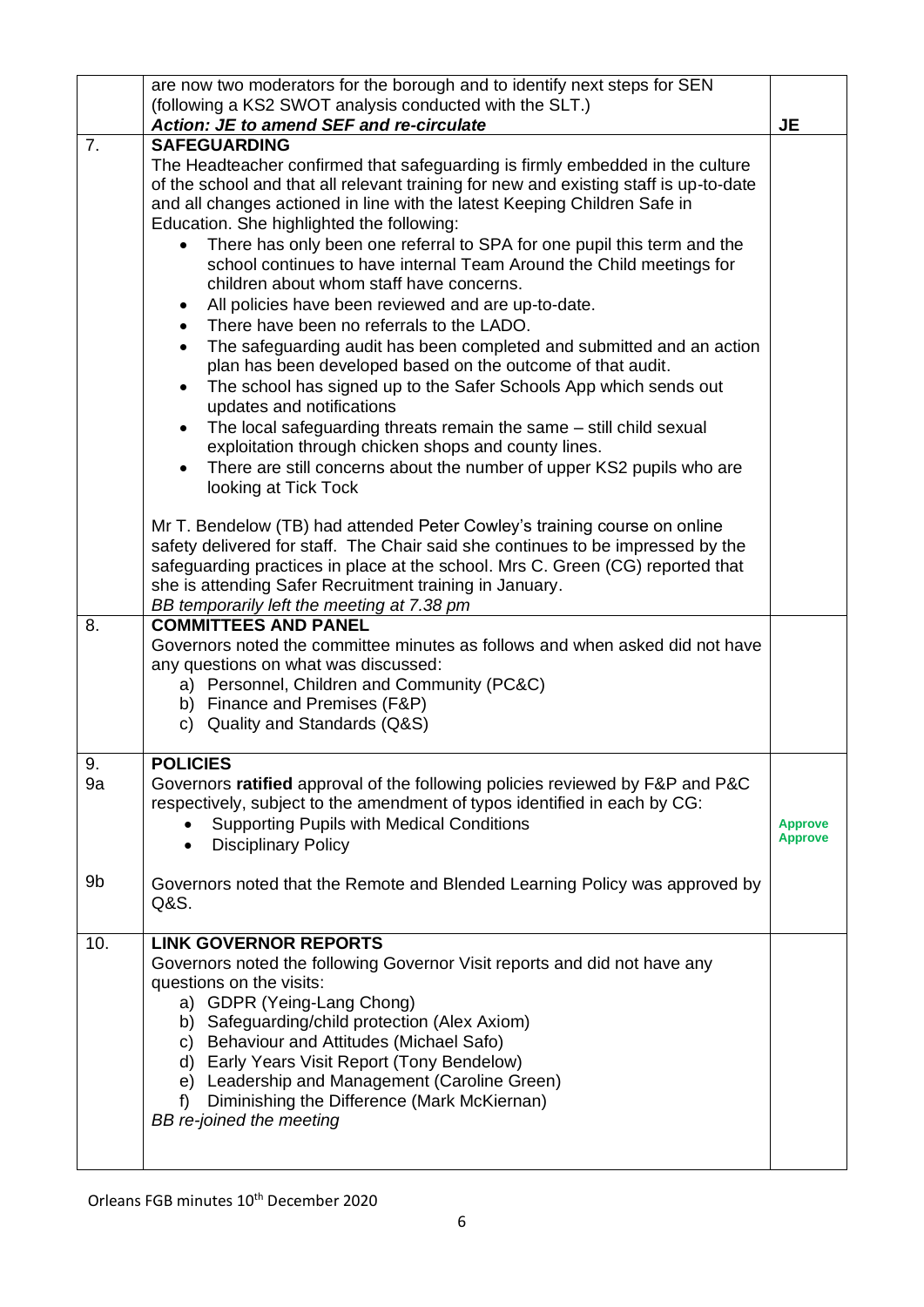| 11. | <b>SEN UPDATE</b>                                                                                                                                                                                                                                                                                                                                                                                                                                                                                                                                                                                                                                                                                                                                                                                                                                                                                                                                                                                                                                                |                            |
|-----|------------------------------------------------------------------------------------------------------------------------------------------------------------------------------------------------------------------------------------------------------------------------------------------------------------------------------------------------------------------------------------------------------------------------------------------------------------------------------------------------------------------------------------------------------------------------------------------------------------------------------------------------------------------------------------------------------------------------------------------------------------------------------------------------------------------------------------------------------------------------------------------------------------------------------------------------------------------------------------------------------------------------------------------------------------------|----------------------------|
|     | BB confirmed that MMK's Diminishing the Difference report covers much of what<br>he discussed with her and the SENCO, highlighting that a lot of pupils with<br>EHCPs actually did very well during lockdown because those working from<br>home benefited from the one-to-one attention and those who were in school<br>benefited from smaller group sizes. Attendance for Disadvantaged Pupils and<br>those with SEN and EAL is generally good: although slightly lower than the rest<br>of the school, this reflects the fact that some SEN pupils have medical needs<br>which impacts attendance. Any concerns have been flagged up. However,<br>during lockdown, the SENCO did make a lot of referrals to CAMHS but these<br>tended to be children who were already on the school's radar for anxiety.<br>BB outlined the relevant virtual training attended by certain members of staff.<br>Governors noted that the number of pupils with SEN has increased over the last<br>5 years from 13 to 34 and there has been an increase in the number of parents |                            |
|     | contacting the SENCO as parents become more aware. The SENCO is currently<br>working overtime on Mondays to work through the number of children who have                                                                                                                                                                                                                                                                                                                                                                                                                                                                                                                                                                                                                                                                                                                                                                                                                                                                                                         |                            |
|     | been flagged for additional support.<br>Q: Is there any plan in place to support her on a more permanent basis?<br>A (Head): That is something I need to discuss with her because realistically, with<br>the sheer number of pupils now being identified, a SENCO working 3 days a<br>week is not enough but I will have to discuss with her first.                                                                                                                                                                                                                                                                                                                                                                                                                                                                                                                                                                                                                                                                                                              | <b>Account-</b><br>ability |
|     | MMK added that he had also discussed with BB and the SENCO ways in which<br>Governors can monitor children with IEPs more closely and it was agreed that<br>the SENCO will share some information with Governors on a scale of 1-10 so<br>Governors can monitor their progress                                                                                                                                                                                                                                                                                                                                                                                                                                                                                                                                                                                                                                                                                                                                                                                   | <b>Account-</b><br>ability |
| 12. | <b>GOVERNOR TRAINING</b><br>TB had attended the staff online safety training.                                                                                                                                                                                                                                                                                                                                                                                                                                                                                                                                                                                                                                                                                                                                                                                                                                                                                                                                                                                    |                            |
|     | CG attended the AfC networking event involving Governors from different<br>schools in the borough, which is a new initiative where AfC identify key issues<br>and allow everyone to break out into small groups to discuss and then share<br>their responses with the group as a whole. Subjects discussed included<br>Headteacher Work-life Balance, recruitment of Governors and how schools are<br>replacing lost income. She was pleased to report that this school is doing a good<br>job in terms of raising additional income and she had fed back to the group<br>about the Voluntary Fund and the active PTA.                                                                                                                                                                                                                                                                                                                                                                                                                                           |                            |
| 13. | <b>CHAIR'S ACTIONS</b><br>There had been no emergency Chair's actions.                                                                                                                                                                                                                                                                                                                                                                                                                                                                                                                                                                                                                                                                                                                                                                                                                                                                                                                                                                                           |                            |
| 14. | <b>TERMLY BUSINESS</b><br>Governors noted the termly Clerks' briefing notes, which had been shared.                                                                                                                                                                                                                                                                                                                                                                                                                                                                                                                                                                                                                                                                                                                                                                                                                                                                                                                                                              |                            |
| 15. | <b>AOB</b><br>CG reported that there is £12K in the Voluntary Fund account to be paid to the<br>school.                                                                                                                                                                                                                                                                                                                                                                                                                                                                                                                                                                                                                                                                                                                                                                                                                                                                                                                                                          |                            |
| 16. | <b>GOVERNORS TO CONSIDER</b>                                                                                                                                                                                                                                                                                                                                                                                                                                                                                                                                                                                                                                                                                                                                                                                                                                                                                                                                                                                                                                     |                            |
|     | Governors <b>agreed</b> they had achieved the following at this meeting:<br>Talked about catch-up work being done with pupils and noted that the<br>data is showing the progress the children are making<br>Established that safeguarding is still a priority                                                                                                                                                                                                                                                                                                                                                                                                                                                                                                                                                                                                                                                                                                                                                                                                    |                            |